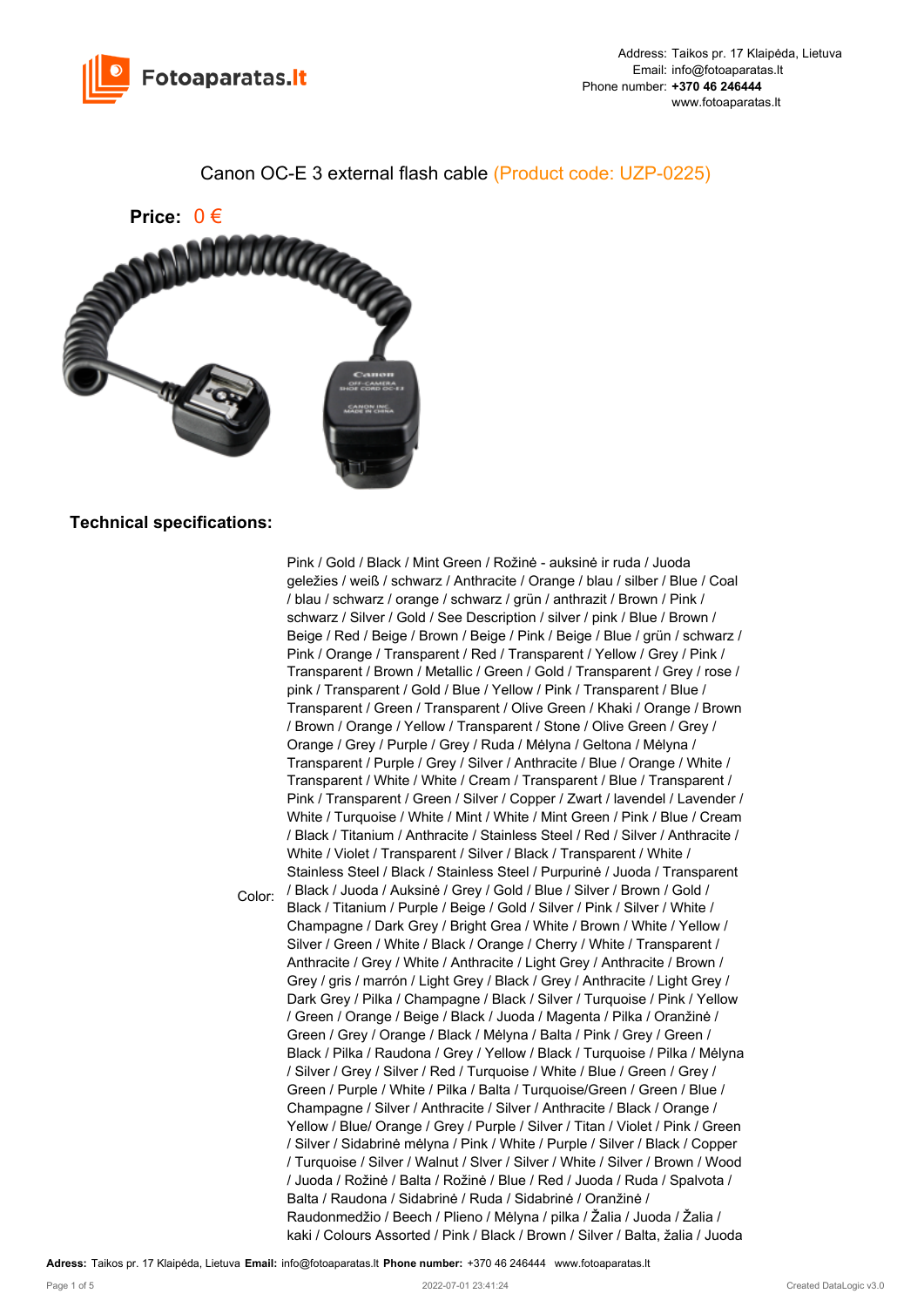su rožiniu laikikliu / Juoda su žaliu laikikliu / Chocolate Black IMR with Hairline / Nerūdijančio plieno ir juoda / Juoda ir rožinė / Balta ir oranžinė / Green/White / Peppermint / Indigo / Concrete / Ruda / Corn / Juoda su mėlynu propeleriu / White/Inox / Tamsi metalo / Forest / Light Blue / Tomato / Graphite Silver, Anodized aluminum / Kremo / Balta su juodu rėmu / Elektrinė metalo / Nerūdijančio plieno rėmas / Balta ir auksinė / Kreminė balta / Balta ir rožinė / Tamsaus medžio / Tamsiai juoda ir chromuoto vario / All Black / Amber / Black Pearl / • Priekinis kraštas: Juoda • Galinis dangtis: Juoda • Pagrindas: Juoda • Paviršius: Tekstūra / Šlifuoto metalo, Išgraviruotas skydelis / perlų metalo / Black, Grey / Plienas / Plieaninė / Stainless steel, Silver / Stiklas/Nerūdijantis plienas / Žėrinti mėlyna / Matt Black / Silver/Green / Ember Orange / Hunter Green / Apple Green / Blackberry / Tobacco / Clear / Coffee Milk/Grey / Dark Brown / Coloured / Balta / Auksinė / Ash Grey / Metalico Black / Denim blue / Electric aqua / Khaki / Ink Black / Silver metal, black / Metallic gray / White Grey / Star White / Silent grey / New Blue / Brushed aluminium / Brushed metal red / Grass Green / Metal/black / Silver, Stainless steel / Stainless steel / Black / Bright copper / Deep Black and Titanium / Star White, black and red / Oyster Metallic / Silver and Black / Lava Red / Inox - Fingerprint Proof / Silver-Metallic / Blue-Lilac-Metallic / White/Violet / Color: Black and dark blueFinishing: Silver lacquer and rubber / Black and red / brushed metal - black / Steel/black / Black and grey / Brushed metal Engraved panel / Dark Night / White and violet / Black with orange details / Black with grey details / black-white / Star white and resilient blue / Glossy Black & Purple gradient / Colour : Bianco Handle colour : White Handle type : Flush / Polished stainless steel / metal / Chrome red / Chrome blue / PC high gloss and matt / Black and Chrome / Black, Stainless steel / Black - Stainless steel / Forest Green / Gun Metal / Silver and Metal Frames / Dark grey / brilliant white / Glass clear / Glossy White/ Anthrazite / Light Green / Cognac brown / Flacon blue / Star blue / Brushed metal champagne / Primary red / Sparkling blue / Bright blue / White and yellow / Black, metal and red / Deep black and green / White and blue / Olive green metal / Aluminium Grey / White, black and red / Bright green / Silver & Orange / White/Beige / Matt White / Black and stainless steel / Black/Orange/White / Olive / Basalt Black / Beige/Brown / Papaya / Brushed metal / Cover Black / Body light grey / White and beige / Silver/Blue / Doors-Black with silver extrusion; Frame-Black / Black/Purple / Ivory / Black/Mint / Šviesiai žalia / Light Grey/Mid Grey / Grey/Oak / Aluminum Finish / Carbonite / Graphite / Brushed metal and black / Sidabrinė / Black/Light Grey/Grey/Red / Dark Red / Bamboo / Smoke / Burnt Umbra / Black/Metallic/Red / SILVER/WHITE / Nerūdijanči o plienio / Classic / Metal Dust / Berėmis baltas stiklas / Sodri juoda su sidabro spalvos akcentais / Nerūdijnačio plieno / All Black / Juoda/Oranžinė / Sidabrinė/Mėlyna / Nerūdijančio plieno/Balta / Juoda/Raudona/Geltona/Žalia / Nerūdijančio plieno/Sidabrinė / Yelow/Black, / Vanilla / Cyan Blue / Bambukas / Nerūdjinačio plieno / Iron Gray / Baltas/Sidabrinis korpusas / Juoda/Raudonas / Raudona/Nerūdijančio plieno / Juoda-žalia / Aliuminio ir balto stiklo / Rožinė-balta / Tamsi sidabrinė/Juoda / Juodos spalvos grūdinto stiklo durų paviršius; šonai dažyti pilka metallic spalva / Su lūpomis / Juoda+Juodas stiklas / Sidabrinė/Balta / Violetinė/Balta / Metalo/Juodas / Gėlėtos / Plieno juoda / Metalinis / Juoda - Raudona (burgundiška) / Mėlynas stiklas / Nerūdijančio plieno/Sidabrinė / Ruda/Balta / Medžio / Mėlyna ir violetinė / Balta/Pilka/Raudona / Korpusas: juodas; Pagrindas: pilkas / Permatoma/Balta / Mėlyna + Sidabras / Šviesiai sidabrinė / Rožinė (Fuschia) / pilkas / Balta/Rožinė / Tviskančiai balta ir rusvai gelsva / Avietinė / Avena 51 / Žalsva / Šviesiai žalia / Black/Red / Balta, raudona, juoda / Pilka, balta / Rožinė, žalia, violetinė / Raudona, oranžinė, geltona, žalia / Balta, geltona / Pilka, oranžinė / Geltona, ruda / Pilka, melsva, kreminė / Žalia, pilka, balta / Platinos / Skaidrus viršelis / Sidabrinė, akmens spalva / Pilka, juoda / Balta, kreminė, pilka / Matinė raudona / Raudonai purpurinė / Metalinė pilka / Balta, rožinė / Juoda, Pilka / Aliuminio spalva / Blizgi violetinė / Blizgi purpurinė / Balta, mėlyna / Matte black/green / Blizgi juoda ir soft touch / Nerūdijančio plieno/ Juoda / Metalo sidabrinė / Rausva / Violet / rožinis / Dujų suvartojimas 150 g / h /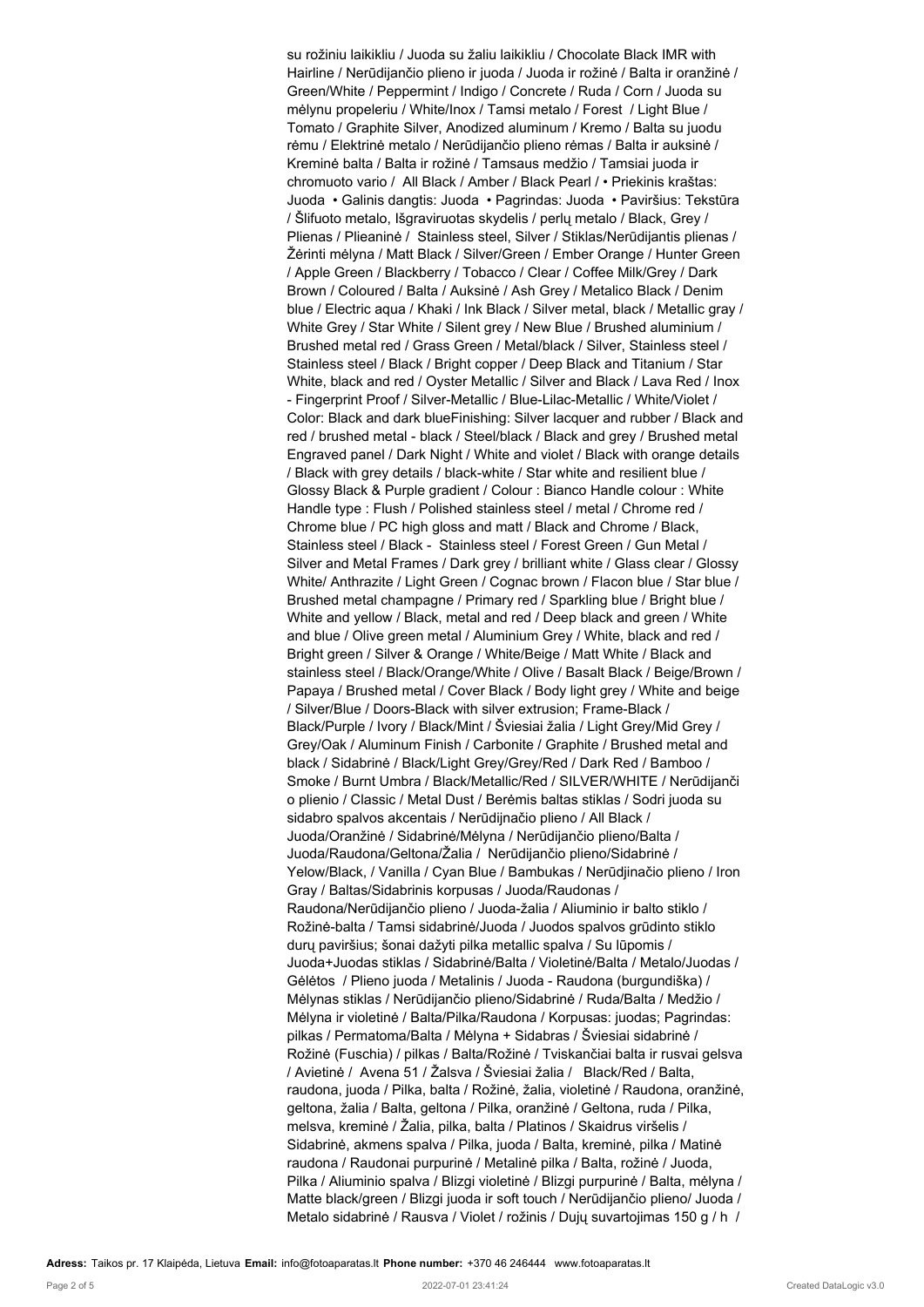Dujų suvartojimas 73 gr/h / Blizgi juoda + tekstūra / Brown su ruda odine apyranke / Blizgi juoda + minkštos gumos apdaila / White/Red / Oranžinė, raudona ir pilka / Balta su chromuotomis durimis / Metalo auksinė / Balti ašmenys, juoda rankena / Žalia ir balta / Švelni matinė turkio (mėlyna) / Balta ir mėlyna/violetinė / Alyvuogių / Sidabrinė ir metalo / Balta ir pilka /

Wireless Alarm Centre / Electronic Diary / Headband Magnifier / Insect Trap / Hand- / Stand Magnifier / Hand Magnifier / Desk Magnifier / Reading Aid Digital / Mini PC / Bluetooth Dongle / Painting Set / Puzzle Glue / 3D Puzzle / Puzzle / Strategy Game / Mandala Designer / Hot Shoe Adapter / Diržas ant krutinės / Housing with Lens Attachment / 5.1-System / Audio Mixer / VHS Cassette / Jackets / Internal Mounting Kit / Memory Card Cover / Memory Card Box / Memory Card Labels / Atminties kortelių dėklai / WLAN Network Adapter / Bellow Accessories / Classic Photography Accessories / Bellows / Slide Accessories / Film Equipment / WiFi adapteriai / Camera Dummy / Lock / Monitoring Accessory / Glas Break Alarm / Alarm Sensor Door & Window Contact / Alarm Sensor / Security Camera / Radiator Bleeder / Radiator Valve Adapter / Radio Anemometer / Wireless Rain Gauge / Wireless Temperature Gauge / Wireless Weather Station / Wireless Temperature / Moisture Meter / Antenna / Emergency Button / Wireless Shock Sensor / Wireless Motion Detector / Wireless Alarm Siren / Wireless Alarm Sensor / Wireless Smoke Detector / Wireless Gas Detector / Wireless Water Leak Sensor / Wireless Security Camera / Wireless Socket / Actuator / Thermostat / Wireless Sensor / Radio Control Unit / Wireless Thermostat / Interconnected Light Control / Interconnected Indoor Lighting / Interconnected Outdoor Lighting / Wireless Alarm System / Wireless Alarm System Set / Daylight / Infrared Lamp / Smoker / Kettle Grill / Spray Lance / Sprayer / Spray / Garden Shower / Hose Reel / Hose Box / Sprinkler Boogie / Spray Sprinkler / Circular Sprinkler / Sprinkler Hose / Rectangular Sprinkler / Submersible Pump / Garden Pump / Air Purifier / Glove / Fangkorb / Animal Repeller / Anti Insect / Tool Rack / Garden waste / Herb garden care / Herb Holders / Herb pot / Plough / Weeder / Grubber / Rake / Gutter cleaner / Branch Pruner / Fruit Picker / Saw / Tool Kit / Weed Puller / Patio Weeder / Hoe / Bulb Planter / Flower Fork / Flower Rake / Hand Trowel / Hand Held Spreader / Backpack Sprayer / Pressure Sprayer / Pump Sprayer / Gardeners' Saw / Chopping Axe / Axe / Splitting Axe / Bow Saw / Lawn Edge Trimmer / Branch Shears / Pruning Scissors / Universal Shears / Garden Shears / Cleaning Detergents / Extension Tube & Adapter / Patio Cleaner / Brushes & Nozzles / Car Cleaning Set / Cleaning Cloth / Rubber Lip / Filter & Filter Bags / Drill Dust Catcher / Window Cleaner / Floor Mop / Push Sweeper / Broom / Leaf Vacuum / Leaf Blower / Leaf- Blower / Vacuum / Filament Cassette / Grass Collector / Sun and Rain Protection / Pole Pruners / Chain Saw / Cultivator / Scythe / T Handle / D-Shaped Handle / Y-D-Shaped Handle / Lawn Trimmer / Aerator / Cylinder Lawnmower / Robotic Lawn Mower / Lawn Mower / Gras / Shrub Shears / Gras Shears / Shrub Shears / Hedge Trimmer / Drill / Chisel and Bit Set / Multitool Attachment / Drill and Driver Set / Saw Blade Set / Drill Chuck / Accessories Polisher / Sanding Belt Set / Sandpaper Set / Saw Table / Guide Rail / Storage Box / Measuring Tape / Scissors / Replacement Blade / General-Purpose Knife / Drill and Chisel Set / Bit Set / Multi-Tool / Brad Nailer / Hot Air Gun / Rotary Tool / Paint Spray Gun / Caulking Gun / Planer / Compressor / Tile Cutter / Milling Machine / Moisture Meter / Laser Rangefinder / Stapler / Wheel Sander / Multi Pad Sander / Straight Grinder / Disc Grinder / Orbital Sander / Belt Sander / Polisher / Random Orbit Sander / Delta Sanders / Sabre-/Jigsaw / Chop and Mitre Saw / Circular Table Saw / Reciprocating Saw / Recipro Saw / Hand-Held Circular Saw / Plunge Saw / Cut-Off-/Miter-/Table Saws / Jig saw / Hammer Drill Driver / Impact Wrench / Drill / Screwdriver / Percussion Drill / Drilling Machine / Chipping Hammer / Hammer Drill / Hammer Drill / Chipping Hammer / Dart Blaster / Water Blaster / Pools & Water Fun / Skateboard / Bobby Car / Accessory for Bobby Car / Lightsaber / Toy Car Set / Toy Medical Kit / Doll Head Hair Styling / Flipsie Figures & Sets / Childrens Supermarket / Toy Cash Register / Toy Lawn Mower / Spielküche / Toy Coffee Machine / Toy Workbench / Toy Tool / Barbie

**Adress:** Taikos pr. 17 Klaipėda, Lietuva **Email:** info@fotoaparatas.lt **Phone number:** +370 46 246444 www.fotoaparatas.lt

Type: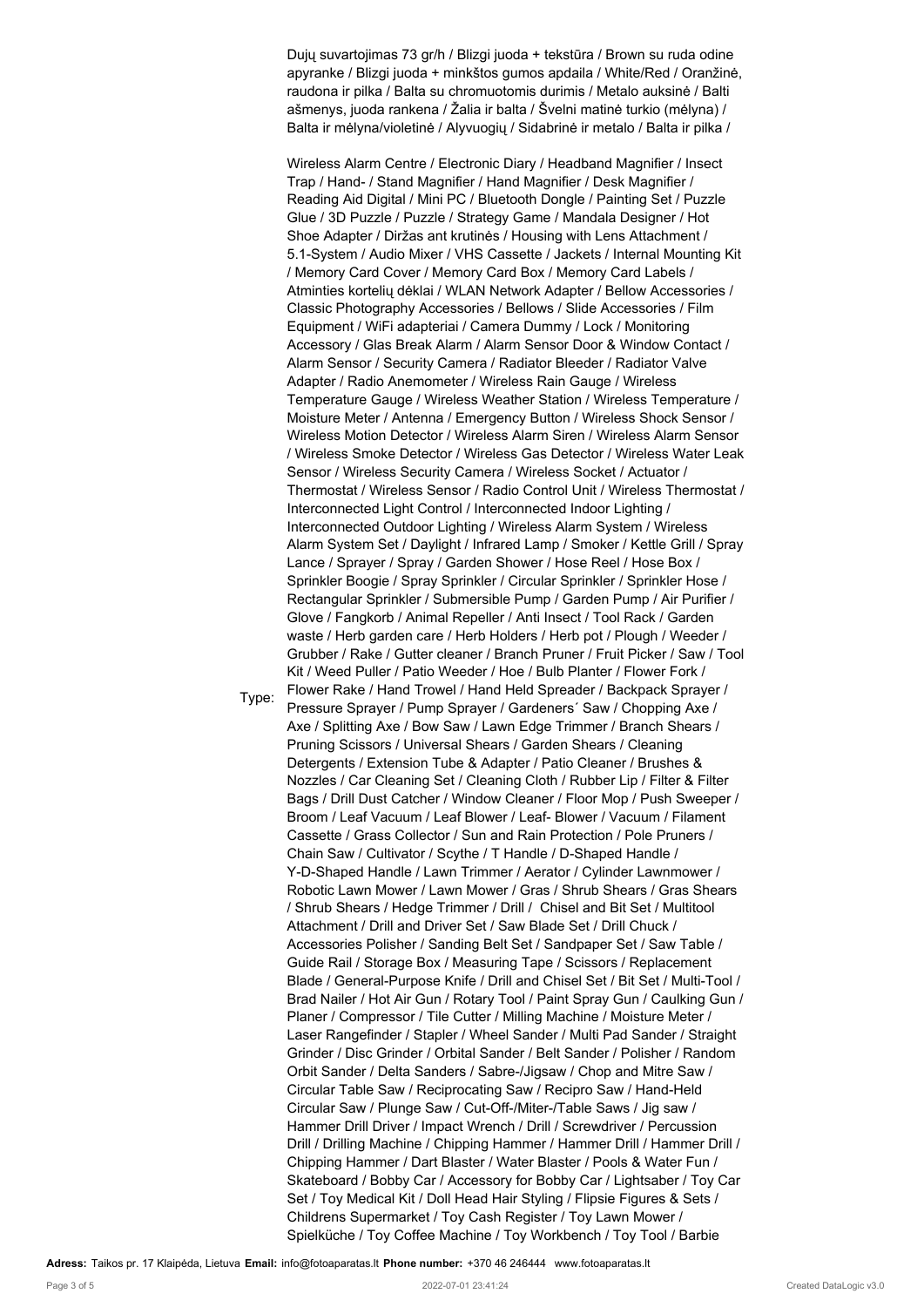Doll / Baby Doll / Hopping Horse / Toy Phone / Puzzle Mate / Ball Pit / Fire Brigade / Brain Game / Skill Games / RC Toys / Electronic Pet / PMR Walkie-Talkie / Smartwatch / Toy Building Blocks / Indoor Sand / App-Controlled Toys / Transformer / Spare Part / Lap Counter / Control Unit & Accessories / Controller / Wireless / Track Extension / -Set / Vehicle / Railway / Slot Cars / - Accessories / DVM / Digital 8 / Poncho / Umbrella / Tent / Camouflage Tape / Folding Seat / Seat Cushion / Picture Cube / - Box / Creative Pen / Postcard Sticker / Magnetic Board / Magnet / Sticker / Memo Clip / Keychain / Glitter-/Snow Globe (Frame) / Wardrobe / Serving Tray / Photo Calendar / Picture Hangers / Penholder / Accessories / Spares / Body Cap / Cover / Underwater Housing Accessories / Notebook Pad / Protective Housing / Colour Ribbon for Desk Calculator / Colour Ribbon for Dot Matrix Printer / Drum / Toner / Drum Unit / Toner Cartridge / Seal Labels / Endless label / Rating Plate Labels / Security Labels / Deep Freez Labels / Number Labels / Tag Labels / Jewellery Labels / Computer Labels / Hole Edge Labels / Bottle Labels / File Labels / Name Tags / Suspension File Labels / Address Labels / Shipping Labels / CD/DVD/VHS/Diskette Labels / All-Purpose Labels / Colour Ribbon / Thermo Sublimation Paper / Mail Bags / Shipping Boxes / Enevelop / Self-Adhesive Film / Book Cover Film / Waste Bags / Sacks / Tape / Shipping Scale / Letter Scale / Pencil / Ball Pen / Pencil / Rollerball / Ball Pen / Fountain Pen / Lead / School Calculator / Business Calculator / Graphic Calculators / Scientific Calculator / Desk Calculator / Calculator / Office Paper and Data Media Shredders / Paper and Data Media Shredders / Home Paper Schredders / Office Paper Shredders / Circle Cutter / Guillotine Paper Cutter / Guillotine & Trimmer Paper Cutter / Trimmer Paper Cutter / Apsaugos nuo rūko / Spare Parts Set / LCD ekranėliai / Mikrofonai / Underwater Housing / - Accessories / Apsaugos ekranams / Display Trolley / Accessory Tray / Wall and Ceiling Mount / DSLR Monitor / Screen Recording / 3D Glasses Passive (Polarized) / 3D Glasses Active ( Shutter Technology) / Carrying Bag for Tripod Screen / Screens with Tripod / Projection Screen / TV Stand / Receiver & Transmitter / Rack / VHS-C / VHS Adapter / Transmitter / Connection Extension / HDMI Adapter / Interactive Kit / Filter / Cable / Cable Cover / WLAN Modul / WiHD Module / Loudspeaker / Blitzadapter / Blitzstandfuß / Infrarot-Klammer / Blitzschuh / Flügeltore / Zubehör Dauerlicht / Blitzschiene / Schutzglocke / Softbox Adapter / Flash Accessories / Schwenkneiger / Tripod Accessories Light / Snoot / Flash Light Shaper Set / Bouncer / Moveable Stand / Boom Stand / Umbrella Softbox / Set light modifier / Fresnel Box / Spot Snoot / Translucent Umbrella / Striplight-Softbox / Octagon Softbox / Softbox'ai / Reflex Umbrella / Beauty Dish / Honeycomb / Wireless / Infrared Remote Control / Blyksčių tvirtinimai / Power Pack - Connecting Cable / Studio Flash Remote Control / Video Light, Flash Light / Video apšvietimas / Žiedinis apšvietimas / Ring Flash / Studijinių blyksčių rinkiniai / Studijinės blykstės / Handle Mount Flash / Slave Flash Compact Camera / Žiedinės blykstės / Macro blykstės / Povandeninės blykstės / Standartinės blykstės / Panorama Plate / Laptop Support Plate / L Bracket / Center Column / Tripod Arm(s) / Quick Release Adapter / Spreader / Tripod Leg(s) / Camera Plate / Dolly / Wheels / Rolls / Counterweight / Panorama System / Tripod Foot / - Feet / Quick Release Plate / Adjusting-/Levelling Accessories / Objektyvų dangtelių komplektai / Savaime atsiveriantys dangteliai / Dangtelių laikikliai / Priekinis objektyvo dangtelis / Galinis objektyvo dangtelis / Lens Shade / Apsauga nuo saulės spindulių / Ekrano apsauga / Remote Release / Lens Mount Adapter / Lens Attachment / Selfie Stick with Remote Release / Steadycam / Gimbal / Shoulder Rig / - Tripod / Table Tripod / Camera Dolly / -

Cable Length (m): 0,60 Trikojo jungtis: 1/4" Blitzanschluss: Canon Proprietär: Yes Flash Connector: Canon

**Adress:** Taikos pr. 17 Klaipėda, Lietuva **Email:** info@fotoaparatas.lt **Phone number:** +370 46 246444 www.fotoaparatas.lt